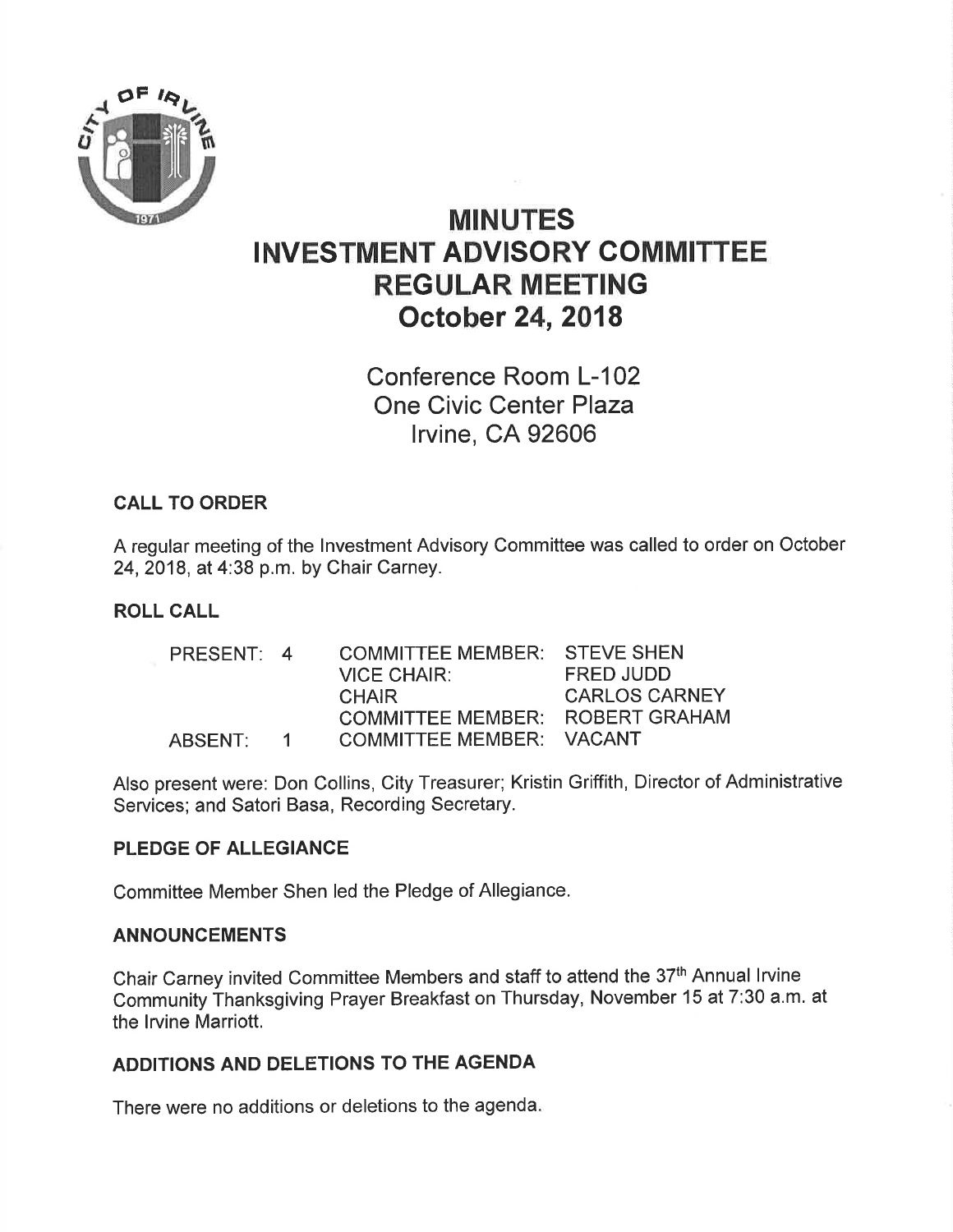### PUBLIC COMMENTS

There were no public comments

### CONSENT CALENDAR

AGTION: Moved by Vice Chair Judd, seconded by Gommittee Member Shen, and unanimously carried by those members present to approve consent ltems 1 and 2.

#### 1. MINUTES

#### ACTION:

Approved the minutes of the lnvestment Advisory Committee meeting held on August 8, 2018.

#### $2<sub>1</sub>$ CALENDAR YEAR 2019 MEETING SCHEDULE AND DRAFT AGENDA ITEMS

### ACTION:

Approved the calendar year 2019 meeting schedule and draft agenda items

#### GOMMITTEE BUSINESS

### 3. TREASURER'S REPORT FOR QUARTER ENDED SEPTEMBER 30, <sup>2018</sup>

Don Collins, City Treasurer, presented the staff report and answered questions. Dennis Yacobozzi, lnvestment Manager from United American Capital Corporation (UACC), and Kevin Klingel, Senior Vice President and Portfolio Manager from UACC, were present via conference call and provided a market commentary. Kristin Griffith, Director of Administrative Services, also answered questions.

# ACTION: Moved by Vice Chair Judd, seconded by Committee Member Graham, and unanimously carried by those members present to:

Recommend that the City Council receive and file the Treasurer's Report for the quarter ended September 30, 2018.